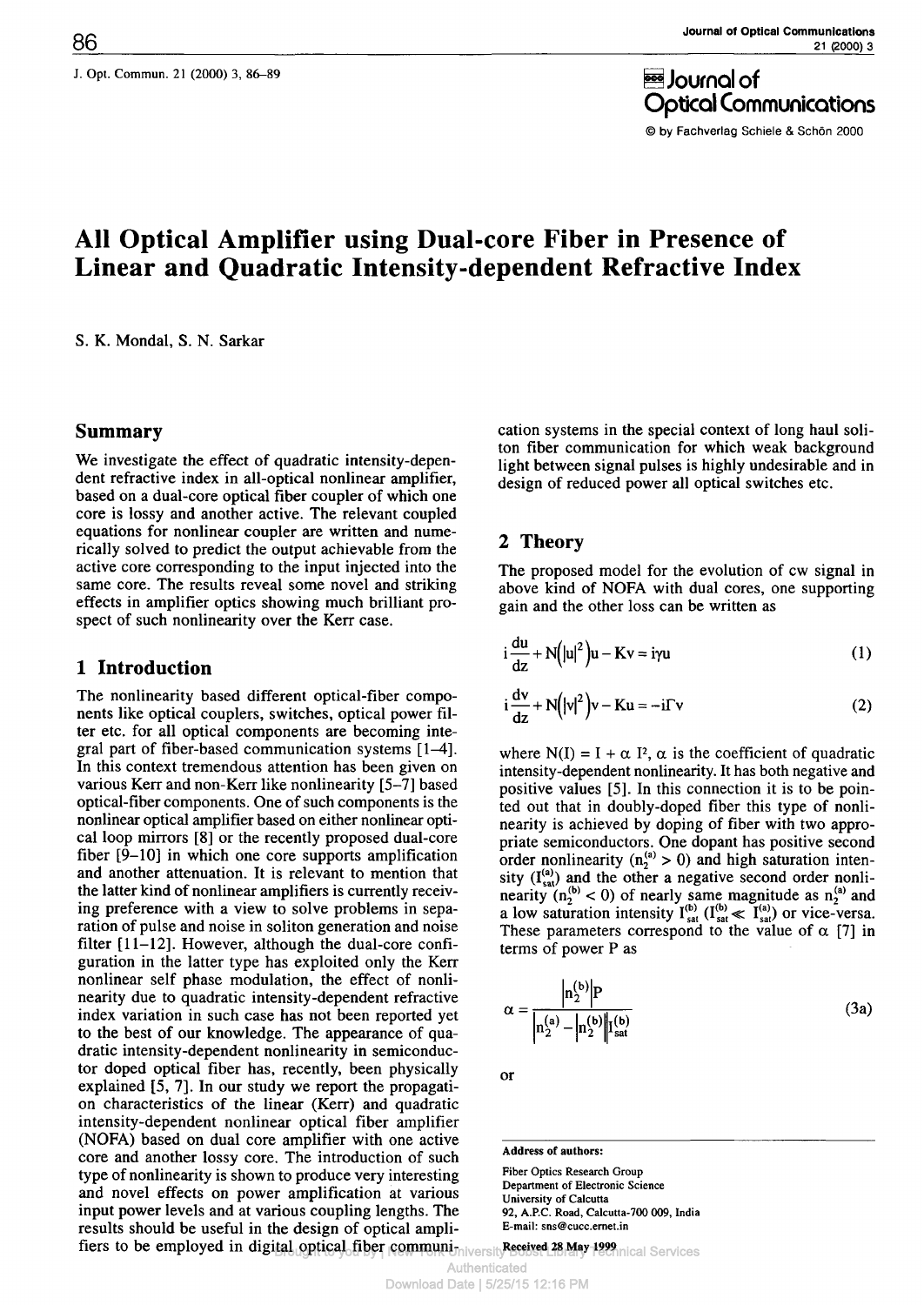$$
\alpha = \frac{-n_2^{(a)}P}{\left|n_2^{(a)} - \left|n_2^{(b)}\right|\right| \mathbf{I}_{\text{sat}}^{(a)}}.
$$
 (3b)

In (1) and (2)  $u(z)$  and  $v(z)$  represent the complex amplitudes of the electromagnetic fields in the two cores at the propagation distance z with K being the coupling constant;  $\Gamma$  and  $\gamma$  are the linear loss and linear gain coefficients in the respective lossy and active cores. It may be noted that the above equations with  $\alpha = 0.0$  stand for and explain beautifully the Kerr amplifier's nonlinear characteristics.

In order to transform the (1) and (2) into simpler form, we introduce the new variables [9] as

$$
u = \sqrt{P} \cos \theta \exp\left[\frac{i}{2}(\phi + \psi)\right]
$$
 (4)

$$
v = \sqrt{P} \sin \theta \exp\left[\frac{i}{2}(\phi - \psi)\right]
$$
 (5)

where  $P, \theta, \phi$  and  $\psi$  stand for total cw power, power sharing between the cores, the overall phase and the phase difference between the fields in the coupled cores, respectively, all these variables being function of z.

With the above transformations of  $(4)$  and  $(5)$ ,  $(1)$  and (2) simply reduce to the following three coupled equations for the three variables  $P$ ,  $\theta$  and  $\psi$  as

$$
\frac{dP}{dz} = (\gamma - \Gamma)P + (\gamma + \Gamma)P\cos 2\theta
$$
 (6)

$$
\frac{d\theta}{dz} = K \sin \psi - \frac{1}{2} (\gamma + \Gamma) \sin 2\theta \tag{7}
$$

$$
\frac{d\psi}{dz} = P\cos 2\theta + 2K\cos\psi\cot 2\theta + \alpha P^2\cos 2\theta.
$$
 (8)

The solution of the nonlinear dynamics of the above problem is simple and achieved through numerical simulation by integrating the system of coupled equations (6) to (8). The relevant initial conditions are chosen as it should be [9] as  $\theta(0) = 0$ ,  $P(0) = P_{in}$  and  $\psi(0) = \pi/2$ . Then, with  $P_{in}$ , the input power into the active core of the fiber, we have to evaluate the  $P_{out}$ , the output power in the same core at any arbitrary coupling length  $z = L$ , given by

$$
P_{out} = |u|^2
$$
  
= P(L)cos<sup>2</sup> θ(L). (9)

### **3 Results and discussion**

Now our aim will be to study and interpret the output vs input (OVI) characteristics  $P_{out}(P_{in})$  through presentation of the graph of relevant gain vs  $P_{in}$ . Here  $P_{out}$ depends not only on three dimensionless parameters  $\gamma$ ,  $\Gamma$  and L as in the Kerr case [9] but also on the strength of the quadratic intensity-dependent nonlinearity coefficient  $\alpha$  in addition. It may be recalled in this connection that the main objective in the Kerr case of study reported for the coupling co-efficient  $K = 1$  has been the prediction of suitable values of these parameters so that one can achieve a sharp contrast between attenuation at small input power and amplification at large input power. In fact, it has been observed in the Kerr case that  $\bar{L} = \pi/2$  coupler dimension is not favourably as bonafide as  $L = \bar{\pi}$  case since one does not observe a sharp contrast between attenuation of the weak input and amplification around the threshold region. However, in this case of  $L = \pi/2$ , the best regime has been obtained at  $\gamma = 0.5$  and  $\Gamma = 0.0$  where one gets the best possible steepening. In case of  $L = \pi$  coupler, an optimum situation has been fortuitously observed for  $\gamma = \Gamma = 0.5$  corresponding to threshold input power of the order of 1.2 units. Up to this value, the attenuation is getting stronger with increase of the input signal power resulting in a weaker output in the same fiber. Above this threshold value, the input shoots the output steeply to practically linear amplification regime with a gain of about 13 dB, pretty enough and safe to regenerate pulses without those of parasitical nature [13]. Keeping the above considerations in mind, our aim is to exploit the quadratic intensity-dependent nonlinearity co-efficient  $\alpha$  and explore whether one can attain the achievements in the Kerr case for  $L = \pi$  with much lower input and a better situation for  $L = \pi/2$  case.

Naturally our analysis is restricted to  $K = 1$  as usual and the values  $\gamma = 0.5$  and  $\Gamma = 0.0$  for  $L = \pi/2$  and  $\gamma = \Gamma =$ 0.5 for  $L = \pi$ . With these values we have done the numerical simulation  $[14]$  of  $(6)$ – $(8)$  and depicted our results in Fig. 1 and Fig. 2, respectively. First of all with  $\alpha =$ 0.0, the Kerr case, we have cross checked and confirmed that our analysis exactly repeats the earlier results [8] shown by the dashed lines in Fig. 1 and Fig. 2.



Fig. 1: Output-versus-input characteristic (in decibels) of the nonlinear-optical amplifier with L =  $\pi/2$ ,  $\gamma = 0.5$  and  $\Gamma = 0$  for  $\alpha = 0.0$ (dashed curve.),  $\alpha = 0.25$  (dash-double dotted)  $\alpha = 0.5$  (solid curve) and  $\alpha$ = 0.75 (dash-dotted curve)<br>iversity Bobst Library Technical Services

Brought to you by | New York University Bobst Library Technic Authenticated

Download Date | 5/25/15 12:16 PM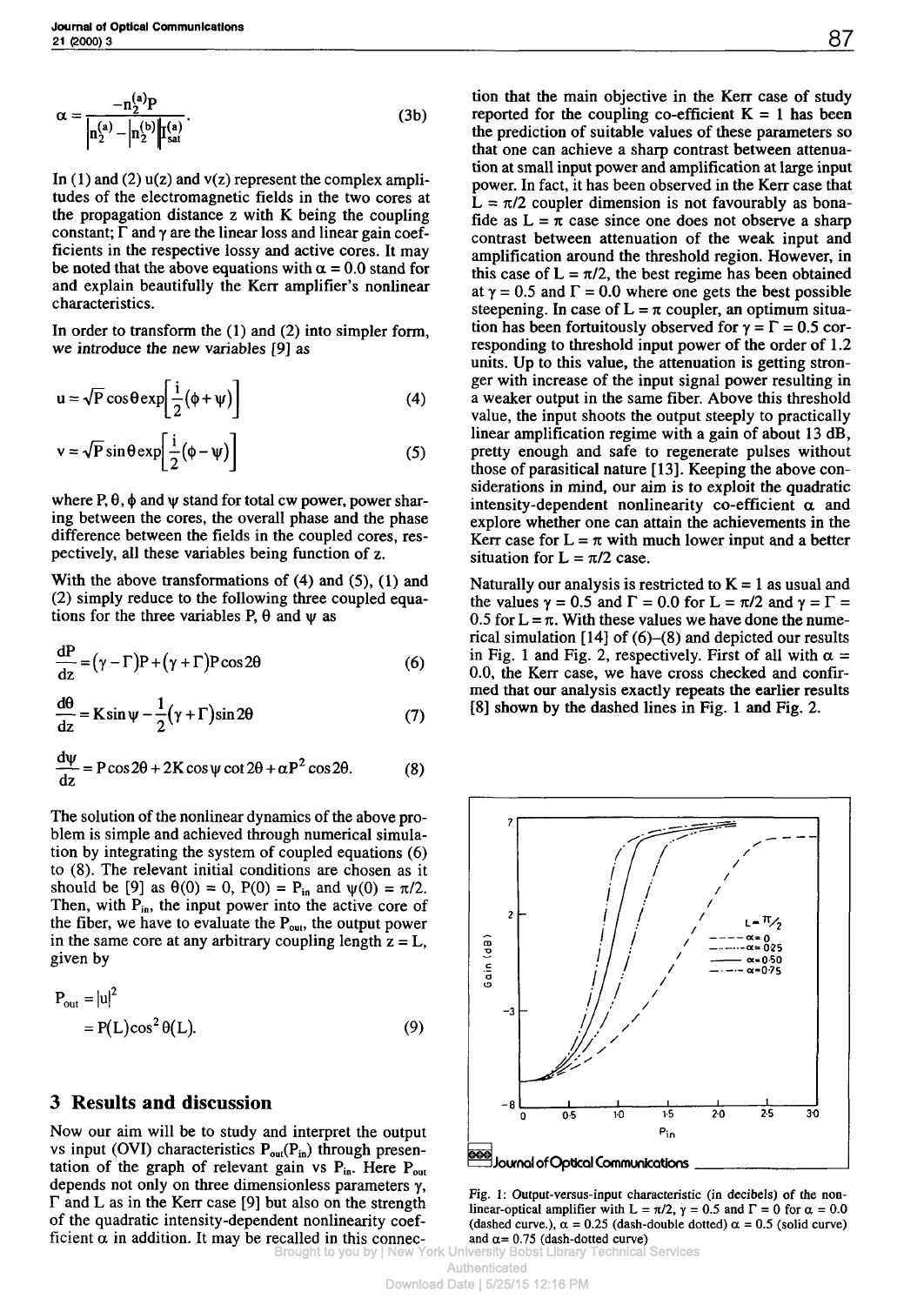

Fig. 2: Output-versus-input characteristic (in decibels) of the nonlinear-optical amplifier with L =  $\pi$ ,  $\gamma$  = 0.5 and  $\Gamma$  = 0.5 for  $\alpha$  = 0.0 (dashed curve),  $\alpha = 0.25$  (dash-double dotted),  $\alpha = 0.5$  (solid curve) and  $\alpha = 0.75$  (dash-dotted curve)

In both the figures dash-double dotted, solid and dashdotted lines represent the curves for positive value of  $\alpha$  $= 0.25, 0.5$  and 0.75 respectively. It may be recalled that with positive linear part the positive values of  $\alpha$  in the present case also support the propagation of stable soliton [5] in contrast to the instability caused by negative linear part. As stated earlier we have taken the Kerr case in Fig. 1 for  $\gamma = 0.5$ ,  $\Gamma = 0.0$  and  $L = \pi/2$  where the amplification is not satisfactorily steepened around the threshold but capable to suppress the weak signal more efficiently than the case of one of the dual cores being lossy  $(\Gamma = 0.5)$ . It is clearly evident from Fig. 1 that the use of quadratic intensity-dependent nonlinearity in such dual cores, one active ( $\gamma = 0.5$ ) and another normal ( $\Gamma$  $= 0.0$ ), not only maintains the similar capability like the Kerr case to suppress the weak signal but also shows two additional prominent features in its favour for device application. Firstly, it is observed that for  $\alpha = 0.25$ , 0.5 and 0.75 the curves experience more steepening with increase of ' $\alpha$ ' just after the threshold input power corresponding to zero gain. Thus the curve for  $\alpha = 0.75$ looks more steeper than that for  $\alpha = 0.25$  and 0.5 and the latter than that for  $\alpha = 0.0$ , the Kerr case. The second salient feature observed from the curves is appreciable lowering of threshold input power with the increase of  $\alpha'$ . In fact, it should be pointed out that a system having a low threshold and thereby operating at low power levels is more attractive from practical point of view. Further it is also verified that for  $L = \pi/2$  case the above two features are repeated for  $\gamma = \Gamma = 0.5$ , an uninteresting Kerr case as reported earlier [9].

We, now, numerically simulate the interesting and promising  $L = \pi$  size supported with  $\gamma = \Gamma = 0.5$  for  $\alpha$  = 0.25, 0.5 and 0.75. Here, also we observe the strong favour of adoption of quadratic intensity-dependent nonlinearity in modifying the OVI of NOFA. In compari-Brought to you by | New York University Bobst Library Technical Services

son to the Kerr case showing sharp transition we observe more pronounced transition showing almost a step like behaviour around the threshold. It is clearly evident from Fig. 2 that addition of quadratic intensity-dependent nonlinearity pushes down the threshold input power appreciably and reaches maximum and better linear amplification regime still around 13 dB after threshold value. These phenomena can be explained as due to variation of nonlinear refractive index between the two cores. The field into the gain input-fiber immediately gets amplified, makes its nonlinear refractive index greater than the other fiber and hence reduces the switching power [15, 16]. Thus lowering of the threshold input power for  $L = \pi/2$  and  $\pi$  sizes due to presence of quadratic intensity dependent is a bonus in nonlinear amplifier optics.

Finally it may be added that when similar calculations are repeated for negative values of  $\alpha$ , we obtain similar transition but threshold power is observed to be shifted to a much higher value which may be useful for soliton of higher amplitude [7].

#### **4 Conclusions**

In conclusion, we report a novel and significant contribution of quadratic intensity-dependent nonlinearity in amplifier optics to modulate the amplification characteristics of nonlinear optical amplifier based on dual core fiber coupler in which one core supports gain while another supports loss. In order to suitably and more excellently control the OVI characteristics, the quadratic intensity-dependent nonlinearity emerges as a significant balancing factor in addition to the other factors, namely, linear gain and dissipation in the two cores, linear coupling between them and nonlinear self-phase modulation. Further, such nonlinearity not only shifts the threshold input power to an appreciably lower value but also facilitates to achieve relatively linear and strong amplification with a much sharper and step-like transition around threshold both at the coupling length and twice of the coupling length respectively.

#### **5 Acknowledgments**

The authors gratefully acknowledge All India Council of Technical Education, India for its financial support. One of the authors (S. K. M.) is thankful to University Grants Commission, India for awarding a Senior Research Fellowship and Dr. A. Ghose Chaudhury for helpful discussions.

#### **References**

- [1] S. M. Jenson: IEEE J. of Quantum Electron. 18 (1982) 10, 1580-1583
- [2] M. Matsumoto, S. Katayama, A. Hasegawa: Opt. Lett. 20 (1995) 17, 1758-1760
- [3] S. Medhakar, M. S. Sodha, S. Konar: Opt. Lett. 21 (1996) 4, 305-307
- [4] A. Tuan Pham, Le N. Binh: J. Opt. Soc. Am. B 8 (1991) 9, 1914-1931
- [5] J. Herrmann: Optics Commun. 87 (1992) 7, 161-165
- [6] S. Gatz, J. Herrmann: Opt. Lett. 17 (1992) 7, 484-486